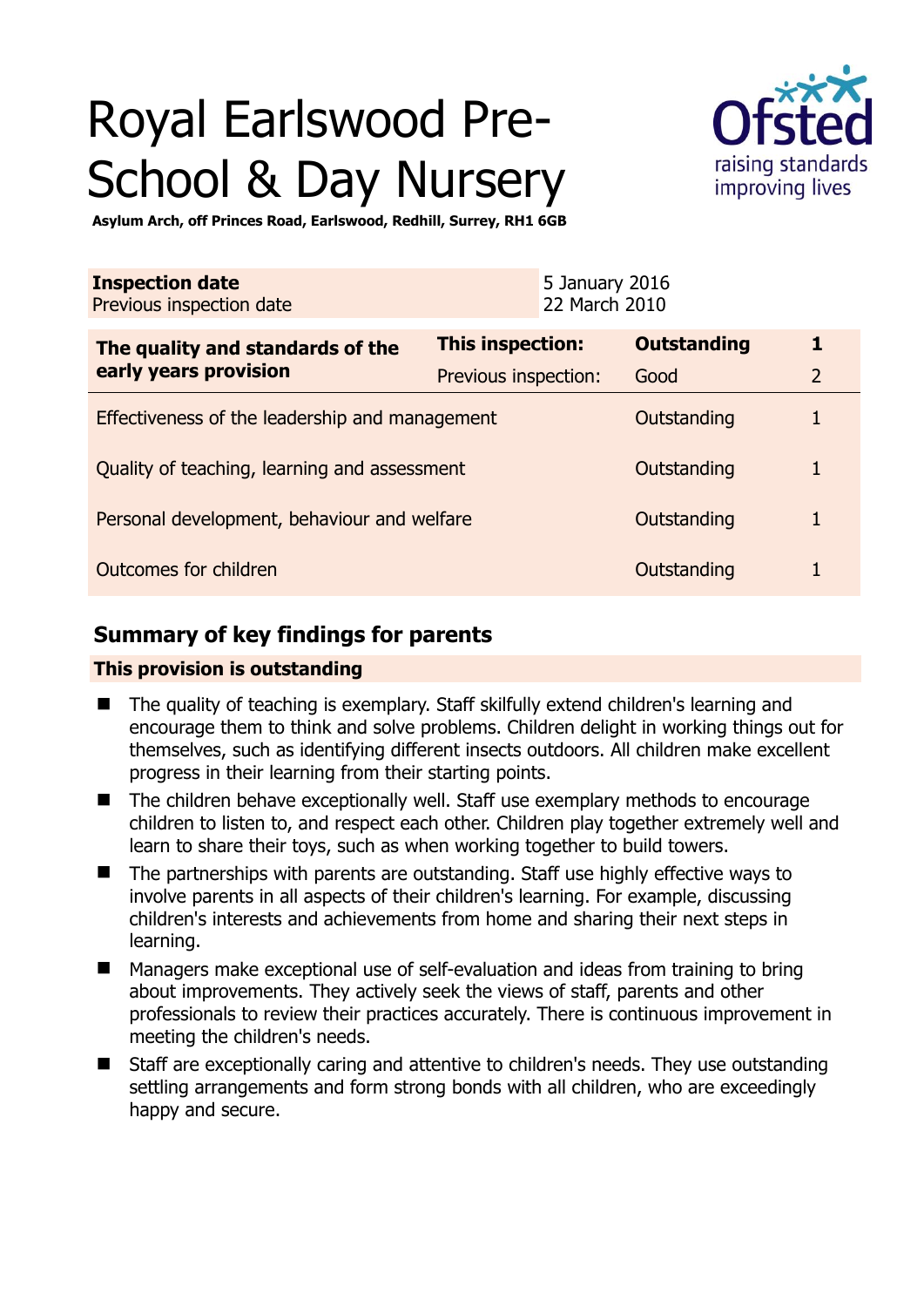## **What the setting needs to do to improve further**

#### **To further improve the quality of the early years provision the provider should:**

■ build on the already excellent opportunities for younger children to manage even more everyday tasks by themselves, to develop further their already high levels of independence.

## **Inspection activities**

- The inspector observed teaching practices and the impact this had on children's learning.
- The inspector held discussions with the manager, staff, children and parents.
- The inspector read some of the settings documentation, including the safeguarding policy and procedure.
- The inspector sampled children's development information and records.
- The inspector completed a joint observation with the manager.

#### **Inspector**

Ben Parsons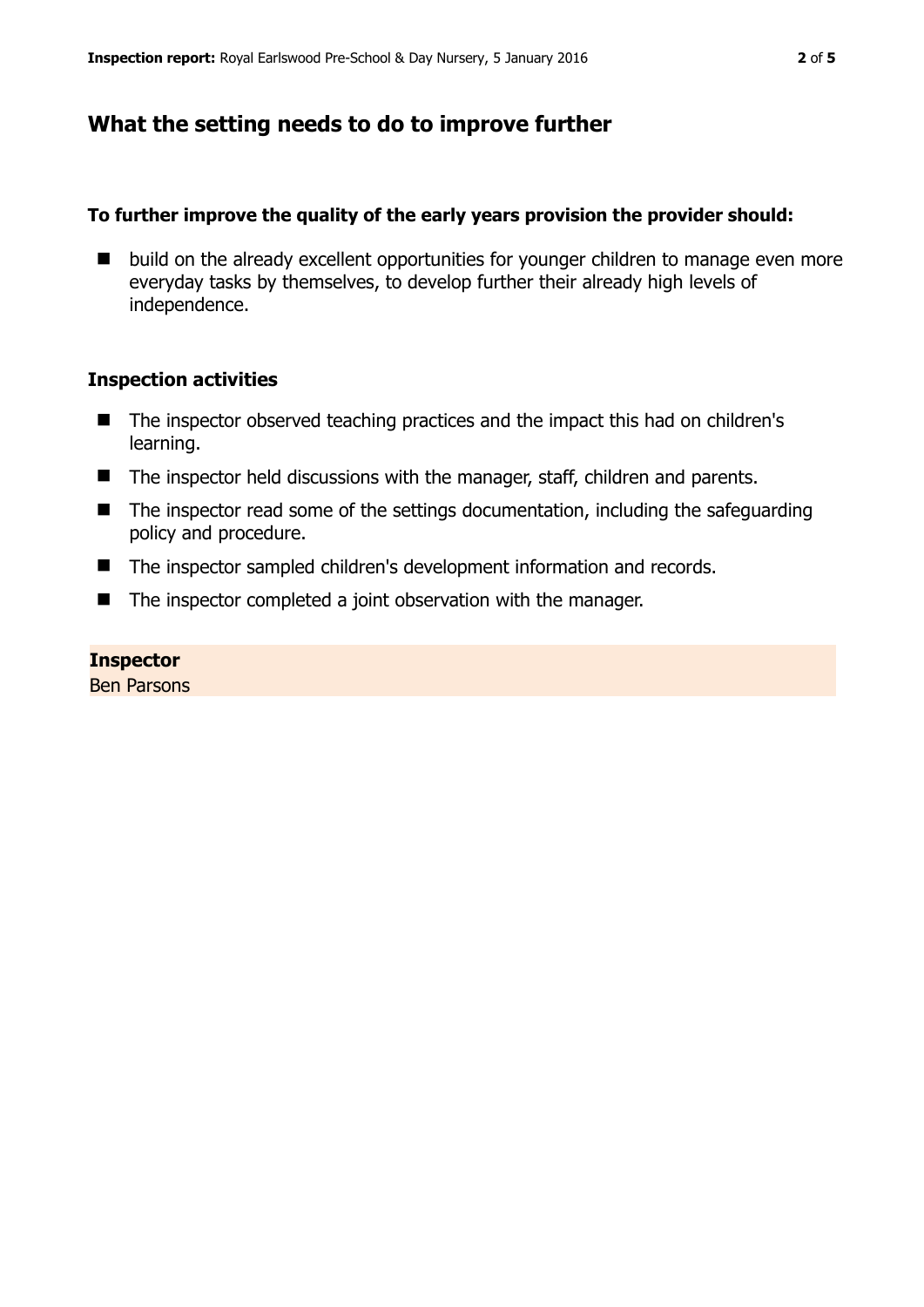# **Inspection findings**

## **Effectiveness of the leadership and management is outstanding**

The managers have extremely high standards for the level of care and learning children receive. They give top priority to training staff and provide exceptional support for staff's professional development. The staff team have regular meetings with the managers to identify aspects of their practice to further develop and access relevant training courses. This significantly contributes to the outstanding quality of teaching and the continuous improvements made. For example, staff have recently introduced new ideas to further develop children's excellent outdoor learning. The pre-school has excellent links with local schools. The staff arrange visits with teachers and encourage information sharing to support children's move. Safeguarding is effective. All staff attend safeguarding training and have an excellent understanding of how to deal with any child protection concerns.

## **Quality of teaching, learning and assessment is outstanding**

Staff provide an exceptionally exciting learning environment where children are fully engaged and motivated in their play. Staff plan extremely stimulating and challenging activities that relate directly to the interests and specific learning needs of each child. For example, younger children thoroughly enjoy exploring the different textures of natural objects. Staff have an outstanding knowledge of the children. They use regular and detailed observations of children's learning to precisely assess their progress. Staff consistently extend children's language and skilfully ask questions that encourage them to think and work things out. For example, while reading a story they challenge children to identify and describe different types of healthy food.

#### **Personal development, behaviour and welfare are outstanding**

Children consistently receive praise and encouragement throughout their play and take great pride in their achievements. They show excellent motivation in their learning and work extremely well together. For example, they actively join in with daily drama and music sessions. The extremely well-planned and stimulating environment encourages children to choose and explore independently, both indoors and outdoors. For example, children learn to dress themselves for the garden and pour their own drinks, with staff support. On occasion, staff do not fully encourage younger children to further develop their already excellent levels of independence, in managing everyday tasks by themselves. There are outstanding physical challenges outdoors and children thoroughly enjoy playing and exercising with bicycles and on climbing equipment.

## **Outcomes for children are outstanding**

All children make excellent progress in their learning in relation to their starting points. Children learn strong maths, communication and physical skills and socialise extremely well. They gain the confidence and skills needed for their next stages in learning.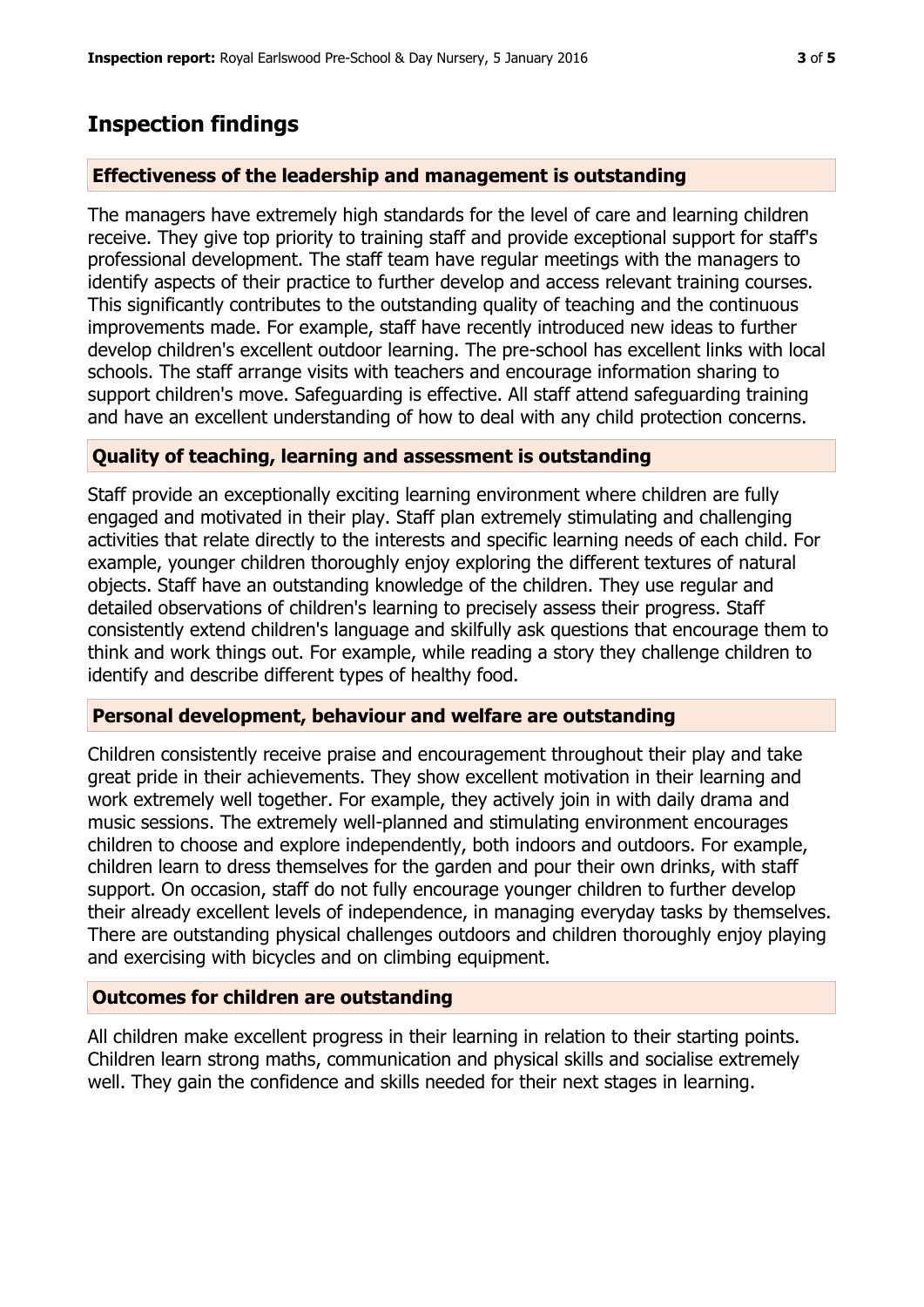# **Setting details**

| Unique reference number       | EY287647                                                                             |  |
|-------------------------------|--------------------------------------------------------------------------------------|--|
| <b>Local authority</b>        | Surrey                                                                               |  |
| <b>Inspection number</b>      | 847293                                                                               |  |
| <b>Type of provision</b>      | Full-time provision                                                                  |  |
| Day care type                 | Childcare - Non-Domestic                                                             |  |
| <b>Registers</b>              | Early Years Register, Compulsory Childcare<br>Register, Voluntary Childcare Register |  |
| <b>Age range of children</b>  | $0 - 4$                                                                              |  |
| <b>Total number of places</b> | 93                                                                                   |  |
| Number of children on roll    | 97                                                                                   |  |
| <b>Name of provider</b>       | <b>Asquith Nurseries Limited</b>                                                     |  |
| Date of previous inspection   | 22 March 2010                                                                        |  |
| <b>Telephone number</b>       | 01737 767629                                                                         |  |

Royal Earlswood Pre-School & Day Nursery registered in 2004. It is located in Redhill, Surrey. It is open from 7am to 7pm each weekday, all year. The setting employs 28 staff, 21 of whom hold appropriate early years qualifications and one holds a Qualified Teacher Status. The setting receives government funding for children aged three and four years, and for some children aged two years.

This inspection was carried out by Ofsted under sections 49 and 50 of the Childcare Act 2006 on the quality and standards of provision that is registered on the Early Years Register. The registered person must ensure that this provision complies with the statutory framework for children's learning, development and care, known as the Early Years Foundation Stage.

Any complaints about the inspection or the report should be made following the procedures set out in the guidance 'Complaints procedure: raising concerns and making complaints about Ofsted', which is available from Ofsted's website: www.gov.uk/government/organisations/ofsted. If you would like Ofsted to send you a copy of the guidance, please telephone 0300 123 4234, or email enquiries@ofsted.gov.uk.